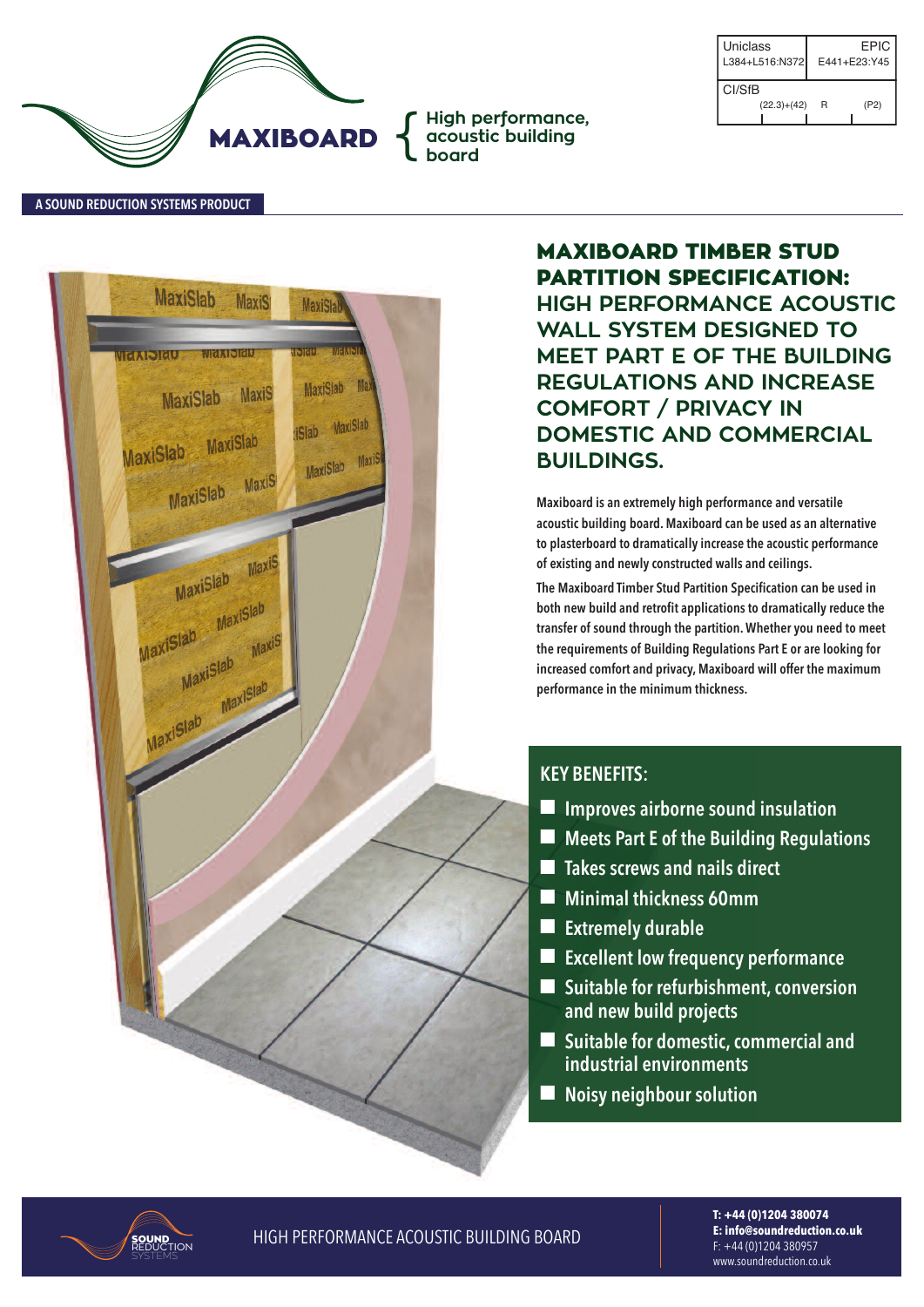#### **INSTALLATIoN GuIdANcE**



maxiboard installed on a timberstud.

maxiboard can be applied to most existing or newlyconstructed timberstud wall constructions to meet Part E of the Building Regulations or just to improve domestic comfort / privacy.

Should the plasterboard remain on the studwork it should be removed from one side of the partition and the area between the existing studs filled with 50mm Maxislab. Maxi Resilient Bars should then be placed at the top and bottom of the wall and then at 600mm centres from the bottom upwards.

The Maxiboards are fixed to the Maxi Resilient Bars using 3.9 x 30mm Maxi Screws. Maxiboard must be installed in a brick pattern, with staggered joints, and the utmost care should be taken to ensure there are no gaps. A bead of SRS Gripfix should be applied to the shiplap edge of the Maxiboards as they are placed together.

Where Maxiboard abuts a wall, floor or ceiling, the shiplap edge should be removed so the board sits flush to the adjunct. The edge should then be treated with a bead of SRS Acoustic Sealant to reduce sound transmission into the existing structure. Any further inconsistencies or gaps should be treated with a general purpose filler to ensure acoustic integrity.

If the plasterboard on the other side of the studwork is in good condition it can remain, with an extra layer of 12.5mm fire rated plasterboard fixed directly through the existing plasterboard, into the studwork.

If the existing boards are damaged, they should be replaced by two layers of 12.5mm fire rated plasterboard, with offset joints for best results.

for the optimum acoustic performance anysockets or switches that need to be installed on the Maxiboard wall should be surface mounted, or flush fitted using SRS Acoustic Socket Boxes.

(Please refer to separate Acoustic Socket Box datasheet for further details).



#### **AcouSTIc dATA**

| Dwelling-houses and flats - performance standards for walls.       |                                                                         |  |  |  |
|--------------------------------------------------------------------|-------------------------------------------------------------------------|--|--|--|
|                                                                    | <b>Airborne Sound Insulation</b><br>$DnLw + Ctr dB$<br>(minimum values) |  |  |  |
| Purpose built dwelling-houses or flats<br>Walls                    | 45                                                                      |  |  |  |
| Dwelling-houses or flats formed by material change of use<br>Walls | 43                                                                      |  |  |  |

#### **Rooms for residential purposes - performance standards for separating walls.**

|                                                                                                                                                                              | <b>Airborne Sound Insulation</b><br>$D_{nT,w} + C_{tr} dB$<br>(minimum values) |  |
|------------------------------------------------------------------------------------------------------------------------------------------------------------------------------|--------------------------------------------------------------------------------|--|
| Purpose built rooms for residential purposes<br>Walls                                                                                                                        | 43                                                                             |  |
| Rooms for residential purposes formed by material change of use<br><b>Walls</b>                                                                                              | 43                                                                             |  |
| Laboratory values for new internal walls within: dwelling-houses, flats<br>and rooms for residential purposes, whether purpose-built or formed<br>by material change of use. |                                                                                |  |
| <b>Airborne Sound Insulation</b>                                                                                                                                             |                                                                                |  |

 $R_W$  dB (minimum values)

Walls 40

#### **AcouSTIc PERFoRMANcE**

| <b>Maxiboard on Maxi Resilient Bars - timber stud partition</b> |                                    |  |  |  |  |
|-----------------------------------------------------------------|------------------------------------|--|--|--|--|
| $D_{nLw}$ (dB)                                                  | Airborne<br>$D_{nLw} + C_{tr}(dB)$ |  |  |  |  |
| 54                                                              | 45                                 |  |  |  |  |

Tests carried out by Noise Control Services 12/01/04. Measured according to BS EN ISO 140-4:1998. Rated to BS EN ISO 717:1 1997. Test reference nos. NCS 01044/1.

SOUND<br>Reduction

**HIGH PERFORMANCE ACOUSTIC BUILDING BOARD** 

**T: +44 (0)1204 380074 E: info@soundreduction.co.uk** f: +44 (0)1204 380957 www.soundreduction.co.uk